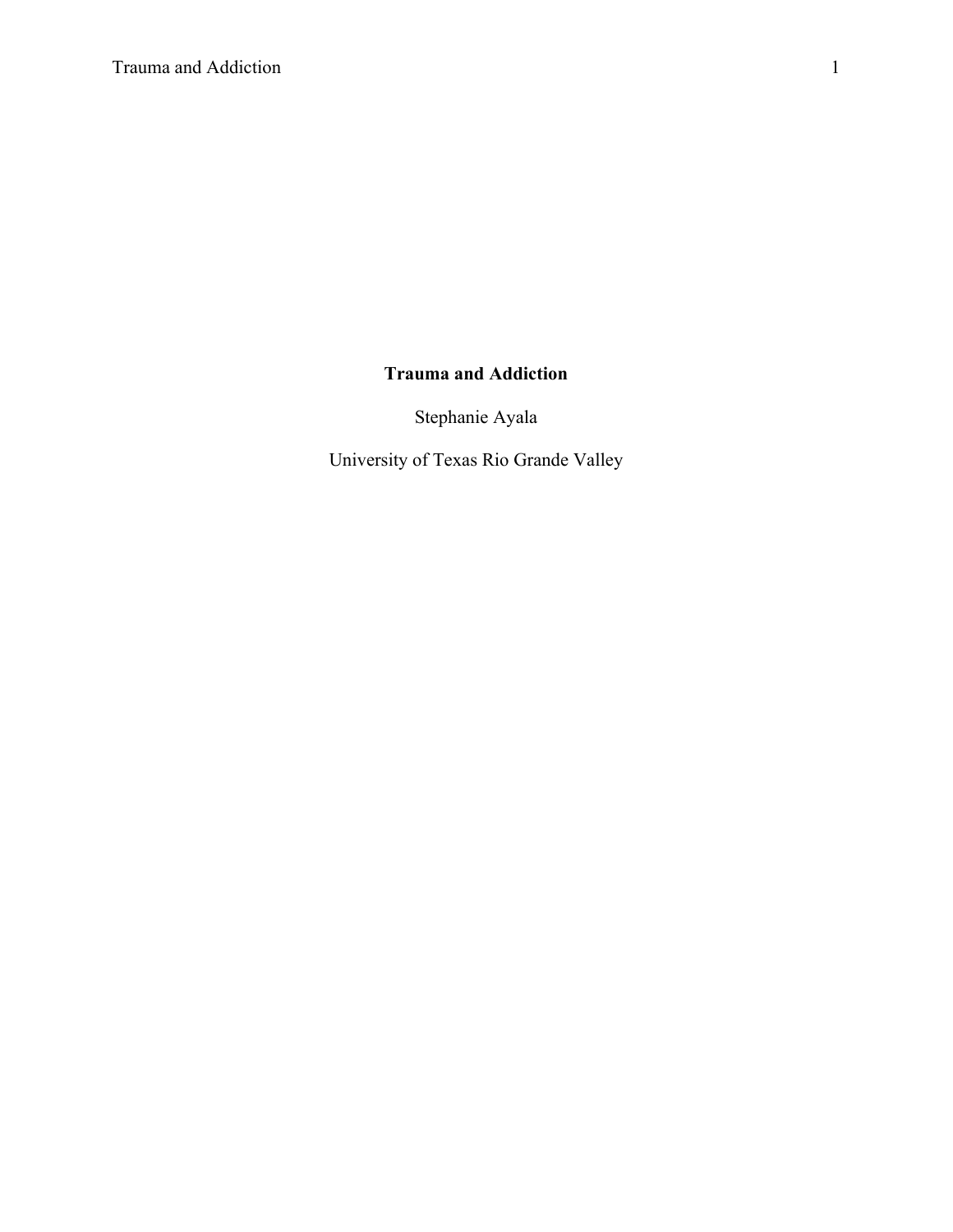## **Abstract**

 This essay analyzes published scholarly articles which investigate the relationship between addiction and trauma. These articles vary on the types of traumas experienced throughout one's life and the impact of substance(s) which are used in order to cope. The different types of traumas and its effects on the brain will be examined. The research will show that there is a direct link between trauma and addiction. This paper will reflect how treatment methods for those with a substance use disorder will benefit from therapeutic approaches which address an individual's traumatic events within adverse childhood experiences to emerging adulthood. This essay will examine the definitions, statistics, data, and current issues within addiction as well as which solutions are a rational approach in managing trauma. This paper will help identify addiction, various types of traumas, neuropsychology of addiction, and provide information regarding solutions for those who are struggling.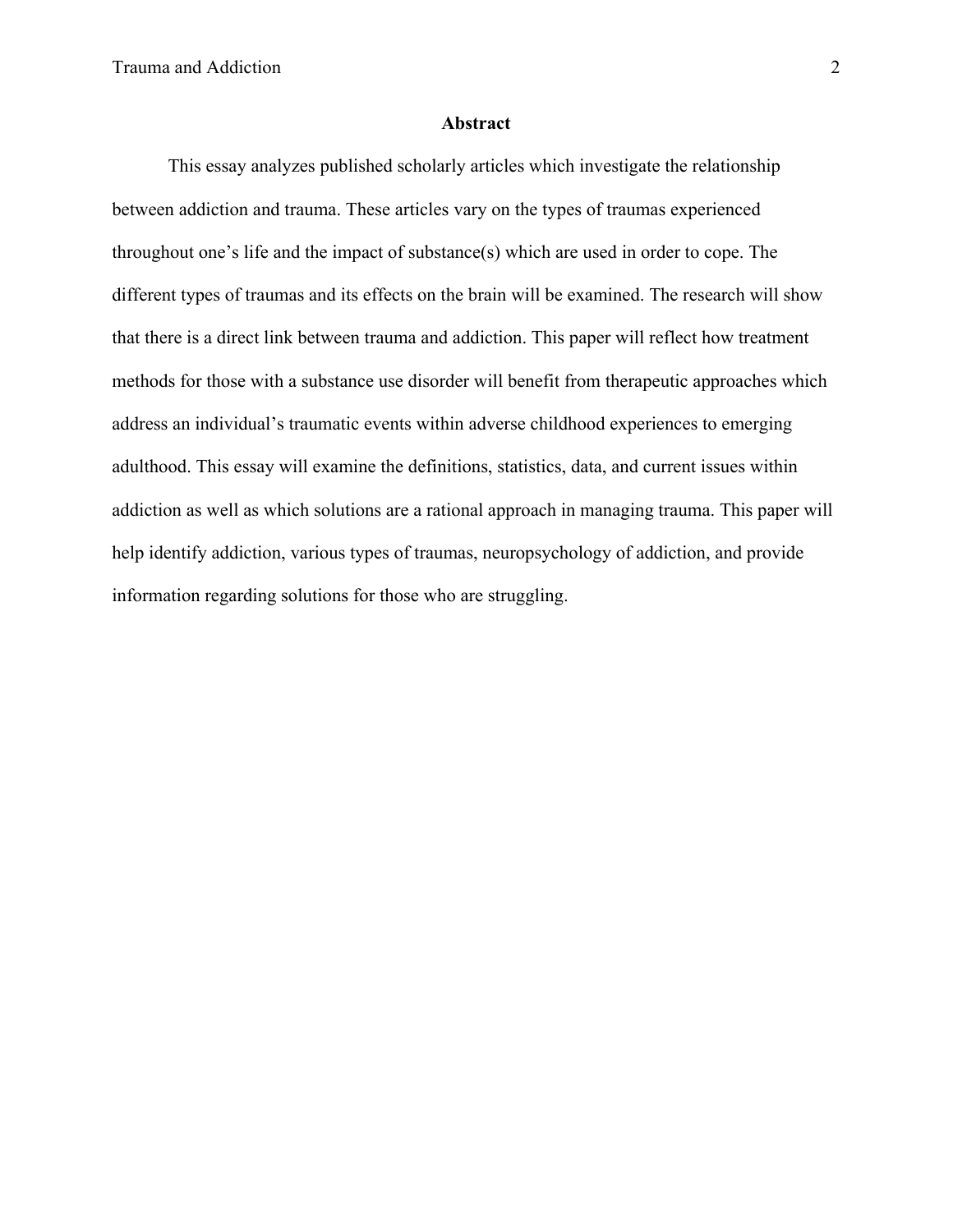# **Introduction**

Addiction and trauma go hand in hand. Trauma in the lives of drug dependent adults have been recognized since the nineteen seventies (Ayres, 2021). As an individual who is in recovery from a substance use disorder, the prevalence of traumatic experiences within the recovery community have always been a focal point when one is addressing their addiction and it is vital to learn healthy coping skills to overcome life's stressors. Trauma is not a unified construct. Different kinds of trauma have different psychological effects and outcomes (Levin, Y., Lev Bar-Or, R. , Forer, R., Vaserman, M., Kor, A., Lev-Ran, S. (2021). Post-Traumatic Stress Disorder (PTSD) and addiction are co-occurring disorders which are seemingly developed around the same time as well as have overlapping symptoms. Nearly two thirds of those who develop PTSD will also report of alcohol abuse as well as substance abuse (Jergens, 2021). The earlier that someone is exposed to physical, emotional, or complex trauma then the more likely they will also begin using substances at an early age in an attempt to cope with their Adverse Childhood Experiences which is also known as ACE's. As a result, there is a direct correlation between using substances at an early age in childhood and a significantly higher risk of developing a substance disorder in adolescent years or early emerging adulthood. Due to being predisposed to traumatic events within one's childhood to submerging oneself in the world of substance use, an individual will dramatically increase their risk of further traumatic events as they are abusing alcohol or narcotics in an attempt to cope with past trauma. While under the influence of drugs and alcohol, the brain is not able to retain and register information as one does when they are soberminded. As a result, poorer choices are made and may further subject an individual to place themselves in circumstances that they may not have been involved in if they were not impaired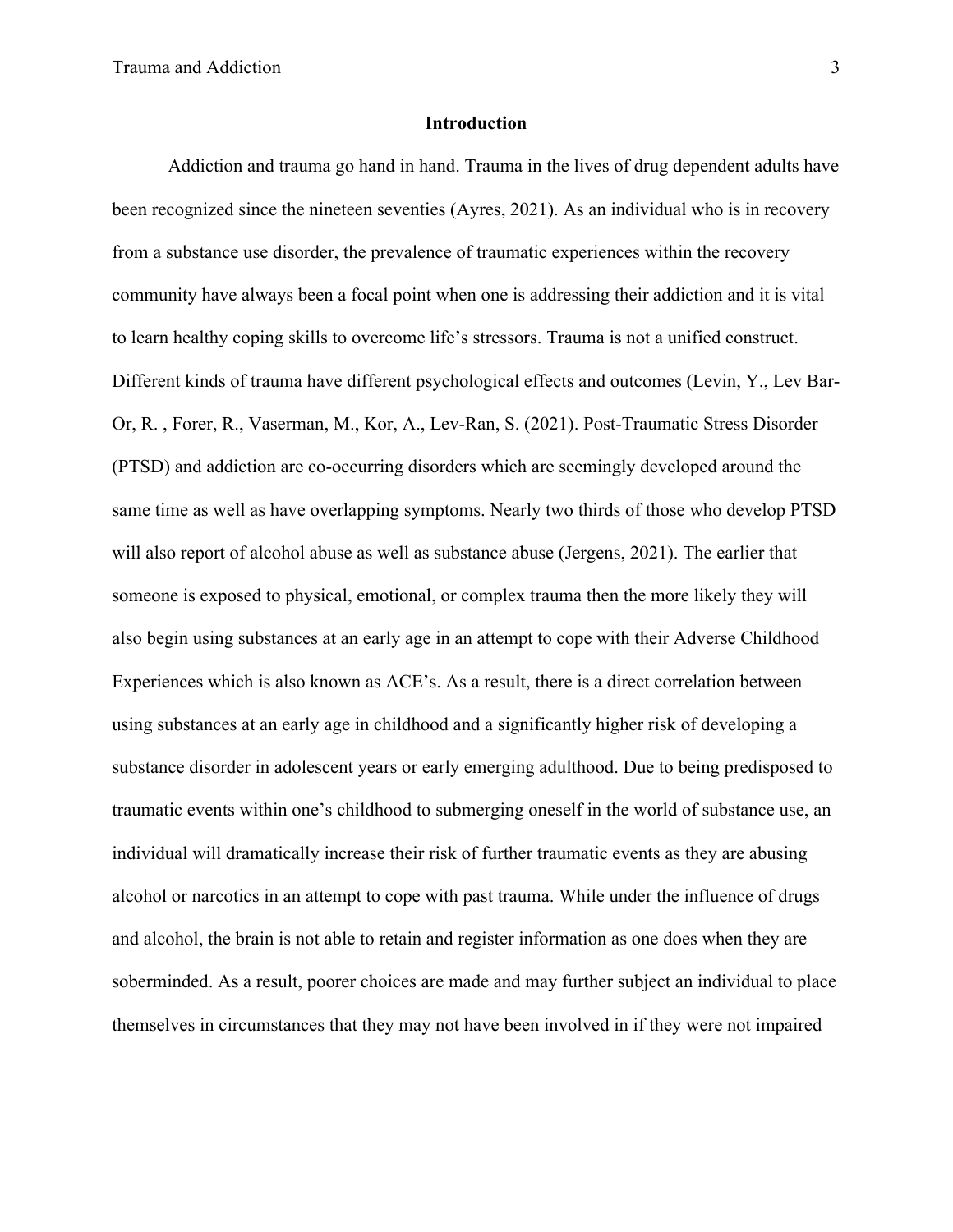by substances to begin with. It is imperative that an individual discusses and works through their trauma as they are introduced to sobriety and long-term recovery.

## **What is Addiction?**

 The American Society of Addiction defines addiction as "a treatable, chronic medical disease involving complex interactions among brain circuits, genetics, the environment, and an individual's life experiences. People with addiction use substances or engage in behaviors that become compulsive and often continue despite harmful consequences"

 (Felman, 2021). Within western culture, it is considered socially acceptable to consume moderate amounts of alcohol within a social gathering and it is not questioned when an individual expresses that they need a drink once they arrive at home after a long stressful day. However, it is much more alarming when a person takes their drinking to the point of complete oblivion on a regular basis and finds themselves facing consequences of their choices they made while under the influence of alcohol. While alcoholism is more easily swept under the rug within American society, our modern civilization is not too keen on general substance abuse regarding illegal narcotics such as cocaine, heroin, methamphetamine, and pharmaceuticals. While the term "addiction" is not limited to ingesting legal or illegal substances, it is also an umbrella term for those who have lost their ability to discontinue in activities such as gambling, sex, pornography, eating, shopping or working.

Although mainstream society generally frowns upon recreational substance use, it has been a quite popular activity for one to engage in at some point or another in within their life, which is known as drug misuse. Drug misuse usually does not lead to an addiction for most people. For example, someone may go out and drink very heavily one night then misuse alcohol to the point of experiencing a euphoric effect. That does not classify them as having a substance

**Commen**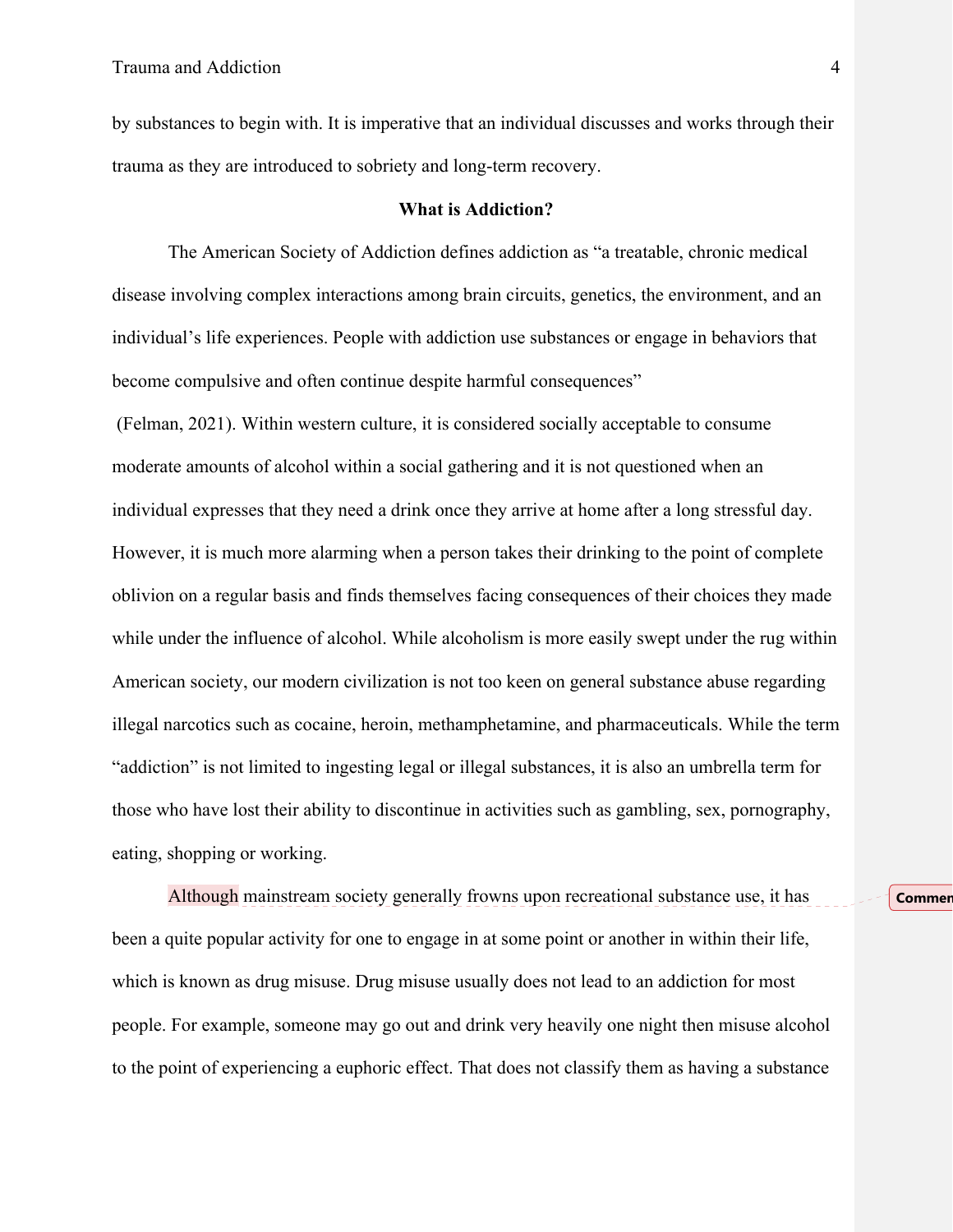use disorder or an addiction. Classic symptoms of an addiction may include, but are not limited to: declining grades, poor work performance, relationship difficulties, an inability to discontinue using a substance despite problems arising as a result of use, and profound changes in appearance. When someone abruptly stops using a substance that they are addicted to, they may experience certain withdraws symptoms which vary on the substance that they are addicted to. For those who have become physically dependent on a substance, abrupt discontinuation may provoke unpleasant symptoms and, in some cases, may be fatal (Felman, 2021).

# **Understanding Trauma**

 According to the American Psychological Association (APA), trauma is "an emotional response to a terrible event like an accident, rape, or natural disaster" (Leonard, 2020). Not only does trauma cause emotional symptoms such as anxiety, depression, guilt, fear, anger, confusion, irritability, nightmares, flashbacks, denial, difficulty concentrating and hopelessness, but it may also manifest itself in physical ways too. A few physiological symptoms include, but are not limited to: headaches, upset stomach, tense muscles, and chronic backpain. Trauma will also cause hyperarousal in many victims, which may further lead to insomnia and hypervigilance of one's surroundings to the extent of paranoia. Research indicates that roughly sixty to seventy percent of the population will experience a traumatic event within their lifetime (Leonard, 2020). There are many types of traumas that an individual may encounter throughout their life, which include: acute trauma, which is caused by a single event; chronic trauma, which is caused by continuous or prolonged subjection to highly stressful events such as child abuse (ACE's for example), and complex trauma, which entails a person being exposed to multiple traumatic events at separate times. Someone may respond to any event that was physically and/or mentally harmful towards themselves or witnessing a loved one being harmed as well, which is known as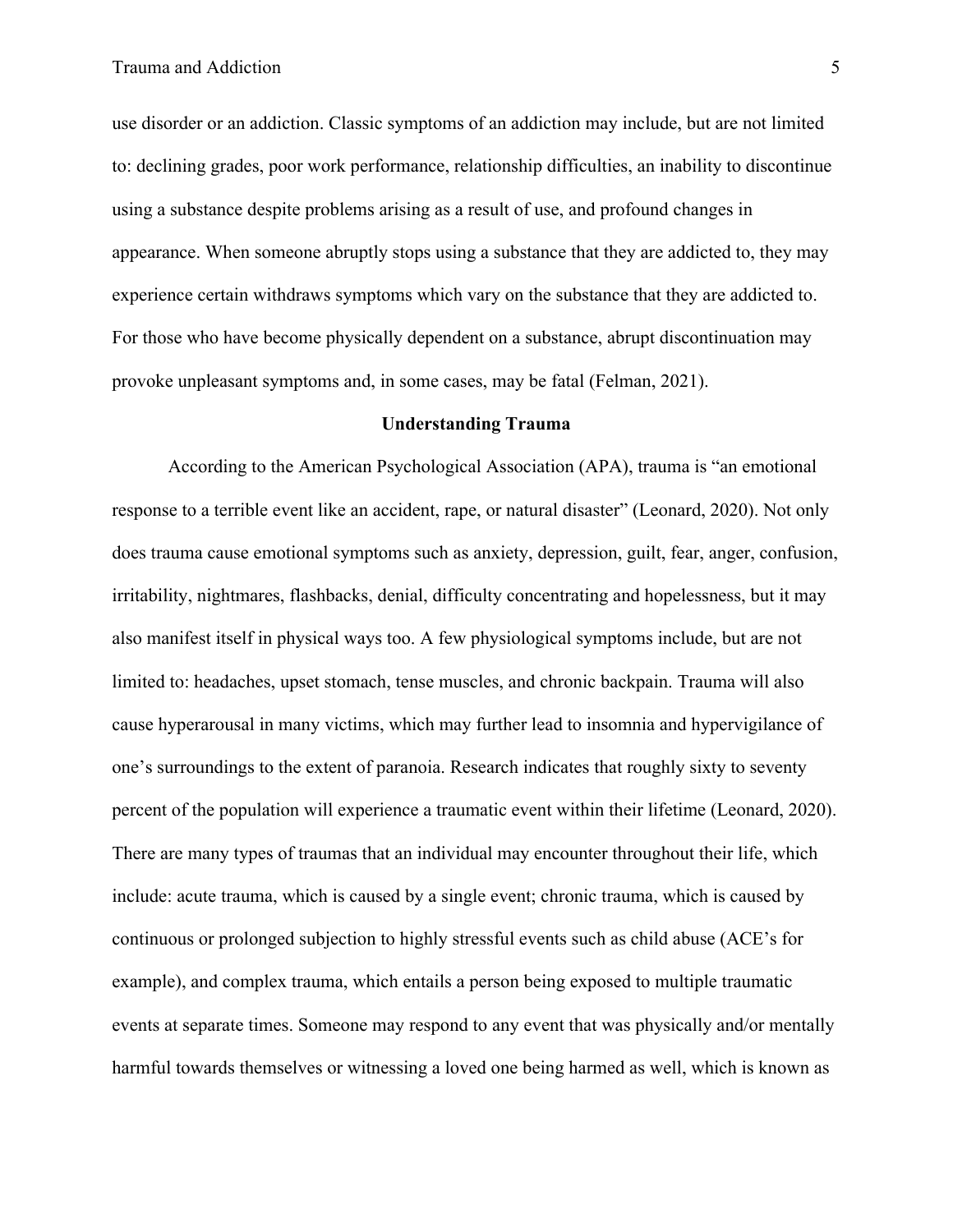secondary trauma. Untreated trauma may cause long-term effects and if symptoms continue to occur or become more severe overtime, this may be an indication of a mental health disorder (PTSD). Most people who experience a traumatic event do not develop PTSD. The National Institute of Mental Health estimates that approximately six percent of the population incur a lifelong prevalence of PTSD. Those with PTSD are at a much higher risk of abusing substances and developing an addiction (Jeurgens, 2019). People may also develop other mental disorders such as depression, anxiety, and substance use disorders as a result of encountering traumatic events (Leonard, 2020).

# **Trauma and The Brain**

 The majority of the brain develops fully in utero, but it does continue to develop throughout one's lifespan as well. No one is capable of predicting or preventing the significance of biological and genetic qualities in the brain's development. However, the human brain has a natural ability to react and adjust to environmental stimulation, which is called plasticity (O'Leary, 2021). The development of the brain as well as its natural structural design are easily altered by someone's own experiences throughout their lifetime, but personal childhood history does tend to set the stage of brain development. Neurons in the brain are formed within neural connections in the brain during childhood. At times, these neural connections are strengthened or aligned in accordance of traumatic experiences during childhood. These experiences affect neurological development in comparable ways of learning how to crawl or walk, which results in neurotransmitters and neurological connections to either shape, further advance, or sever during a traumatic experience. Continuous psychological and physiological pressure from encountering maltreatment and trauma results in individual reactions that, over the long run, cause underlying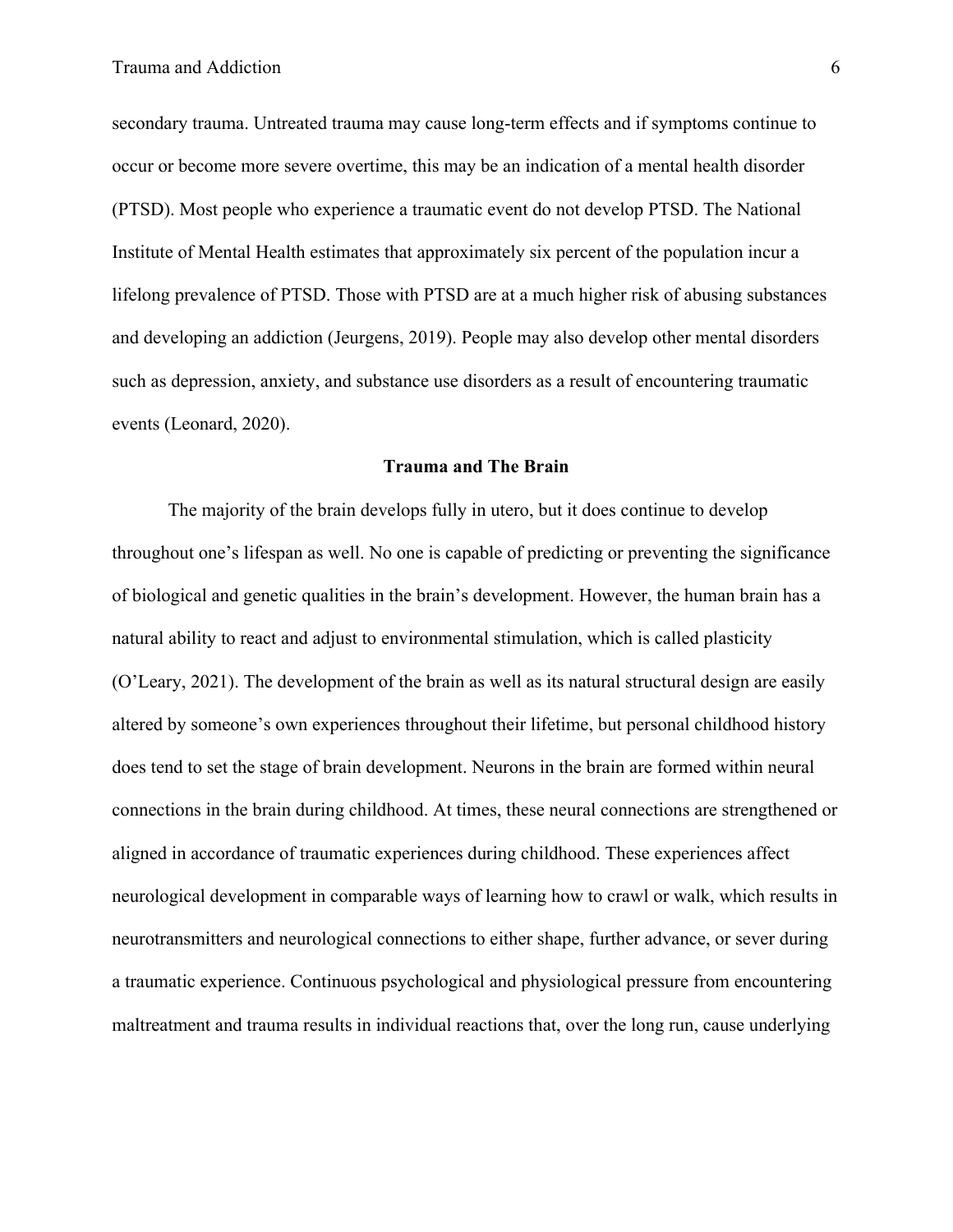interruptions that are observed in neurological examinations and which are likely making casualties of childhood trauma vulnerable to substance use disorders (Lesser, 2021).

# **Connecting Trauma and Addiction**

 Many individuals with a substance use disorder experience unmanageable symptoms of extremely heightened stress and are unable to regulate their emotions after undergoing a traumatic experience. Individuals who have experienced childhood trauma have been proven to display a significantly higher dependency of drugs and alcohol, as well as compulsive eating and hyperactive sexual behaviors. Most occurrences that are extremely traumatic for children are much less traumatic for adults due to the fact that children and adolescents have limited ability to emotionally process situations as effectively as adults. Due to lacking proper contextual inferences, the effects of childhood trauma are very likely to linger without professional intervention such as psychotherapy and/or psychiatric medication(s). It is common for children to lean on family members and other trustworthy people as a means of support during difficult times. However, when a child's loved ones are the source of abuse, neglect, or other trauma during these experiences, family support is not an option and trusting others is jeopardized as well (O'Leary, 2021). In such particular cases, it is common for a child to feel like they are alone in their struggle(s) and due to being victimized, they attempt to self-medicate with substances in hopes of relieving any lingering effects of trauma. On the contrary, it is also very common for adults to mimic and engage in substance abuse behaviors after witnessing a loved one's substance abuse during their own childhood. In fact, the tendency to self-medicate may be similarly modeled and passed along through previous observation during one's childhood as well as obtaining a genetic predisposition towards an addiction.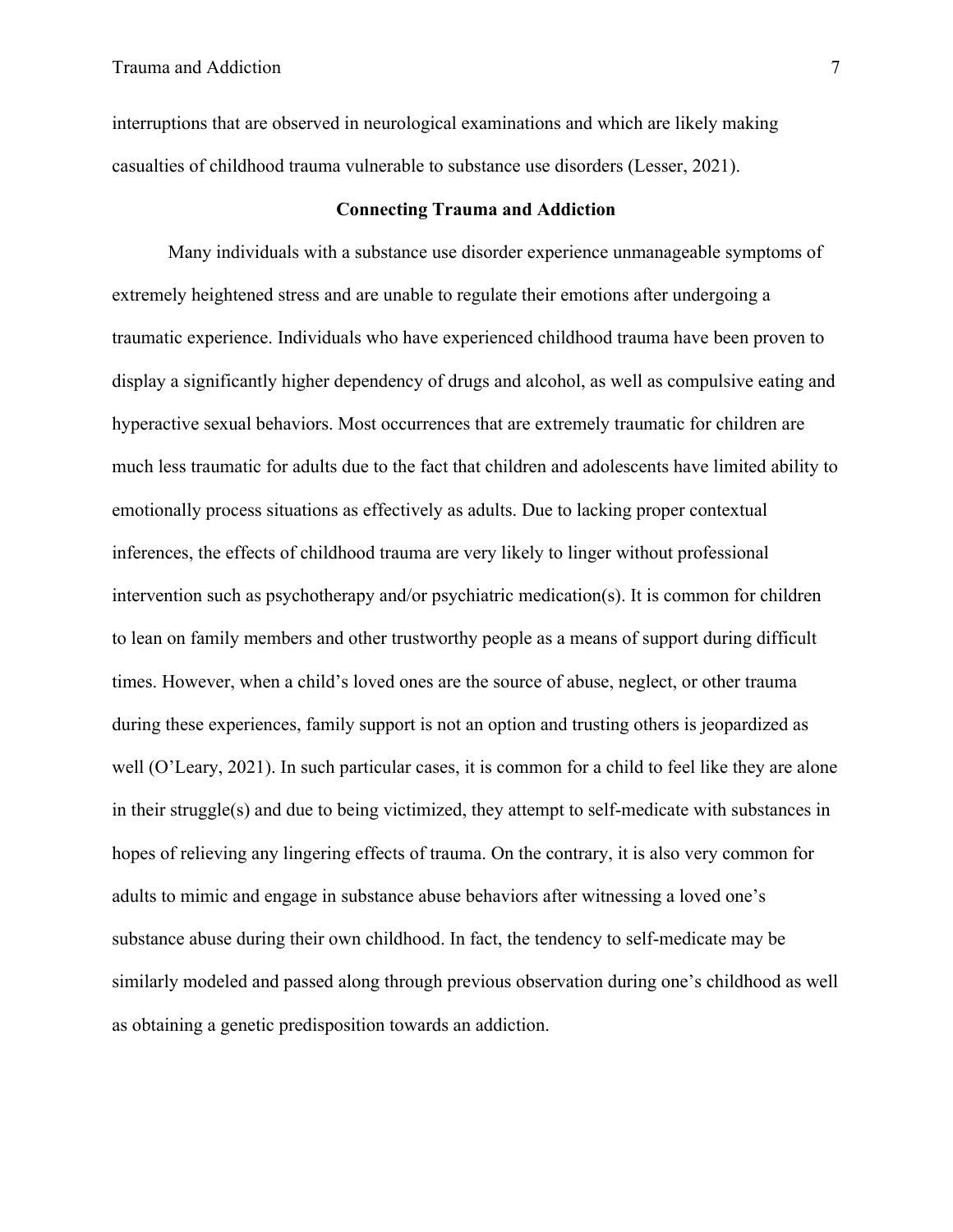#### **Solutions for Trauma and Addiction**

 Twenty-one million American's have at least one type of addiction, but only ten percent of them ever receive any sort of treatment (Yerby, 2021). Those who develop a substance use disorder as a result of childhood trauma and do not directly address nor process their trauma in healthy manners have the tendency to continuously relive their past experiences in various manners. Unconfronted trauma causes subconscious pain, which leads to trauma responses within external and internal stimuli then ultimately results in an individual to make poor choices throughout their lives. As an end result, someone with unresolved trauma is likely to continue subjecting themselves to further traumatic experiences due to lack of awareness. A few great solutions to helping a loved one who is addicted is having an intervention then suggesting a rehabilitation center. Rehabilitation facilities provide inpatient as well as outpatient treatment options and each option varies according to the severity of a patient's substance use. Techniques such as group therapy, individualized counseling, and supplemental therapies like cognitive behavioral therapy, dialectical behavioral therapy, motivational interviewing, Eye-Movement Desensitization and Reprocessing (EMDR) allow individuals to begin healing as well as process their trauma, recognize triggers, and successfully manage their stress within their daily lives (Silvermist, 2018). Other ongoing treatment options available are within twelve step programs as well as support groups such as Alcoholics Anonymous, Narcotics Anonymous and Celebrate Recovery. There are also support groups available for an addict's loved ones, such as the twelvestep program known as Al-Non. Resources for obtaining a certified interventionist, finding rehabilitation centers, and locating meetings for twelve step programs are located online.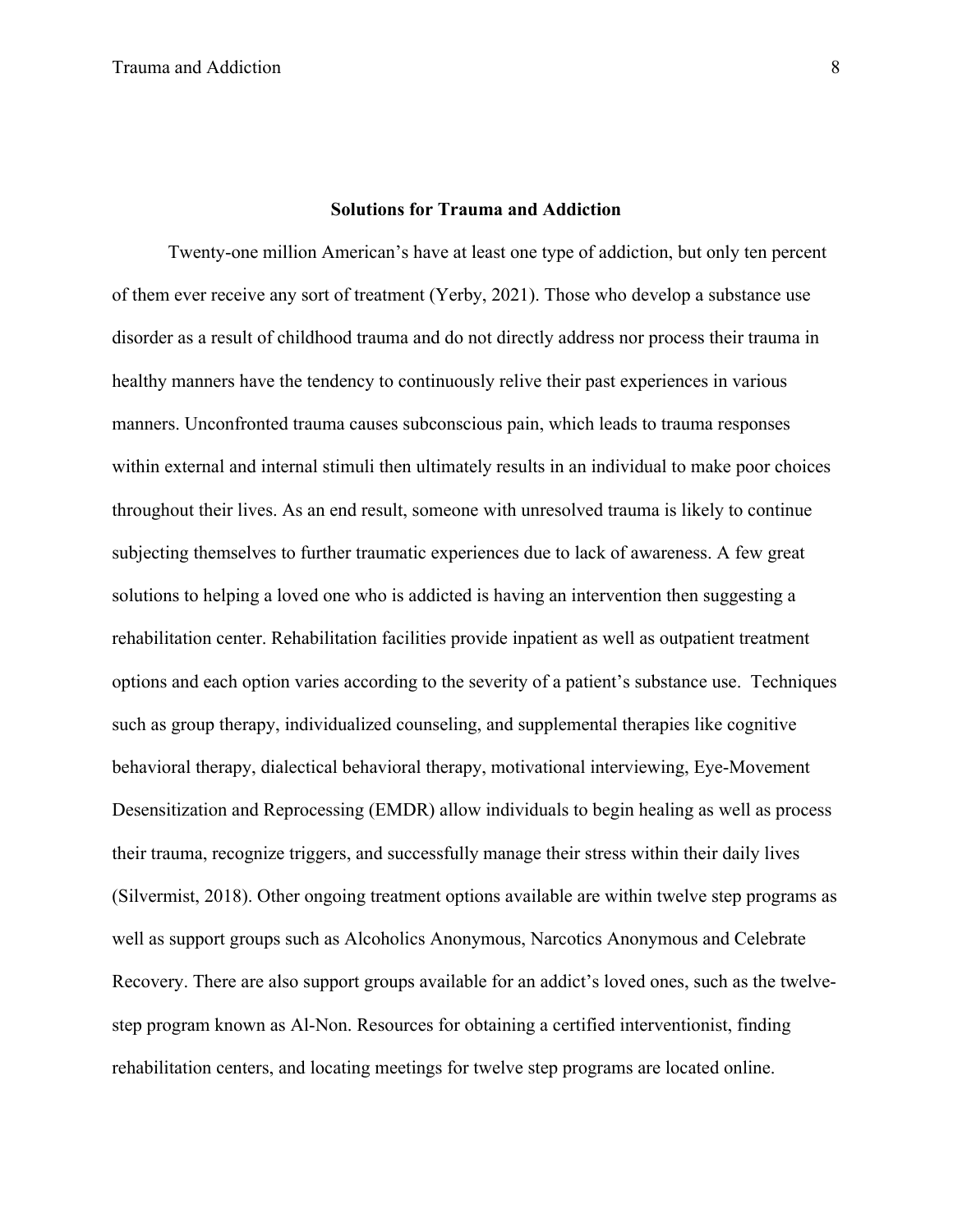## **Conclusion**

 Despite millions of Americans being exposed to traumatic events on a daily basis and suffering from addiction as an attempt to numb their pain, there is still hope. Nobody is a lost cause until they succumb to their addiction. However, healing from trauma and addiction is not a one size fits all approach, which is why it is crucial for those in need of help to be patient with themselves as they explore various options that will work best for them as an individual. Despite someone's financial circumstance, there are several free resources available for those who are in dire need of help, such as twelve step programs. The founder of Alcoholics Anonymous, Bill Wilson, paved the way for many rehabilitation centers to provide ongoing solutions throughout one's life. Taking it one day at a time is a phrase that applies to not only addicts, but those who are also facing unresolved trauma. In conclusion, hopelessness and despair of addiction has a root of trauma and it is crucial to understand one's individual reaction to their experiences in order to fully recover from a substance use disorder.